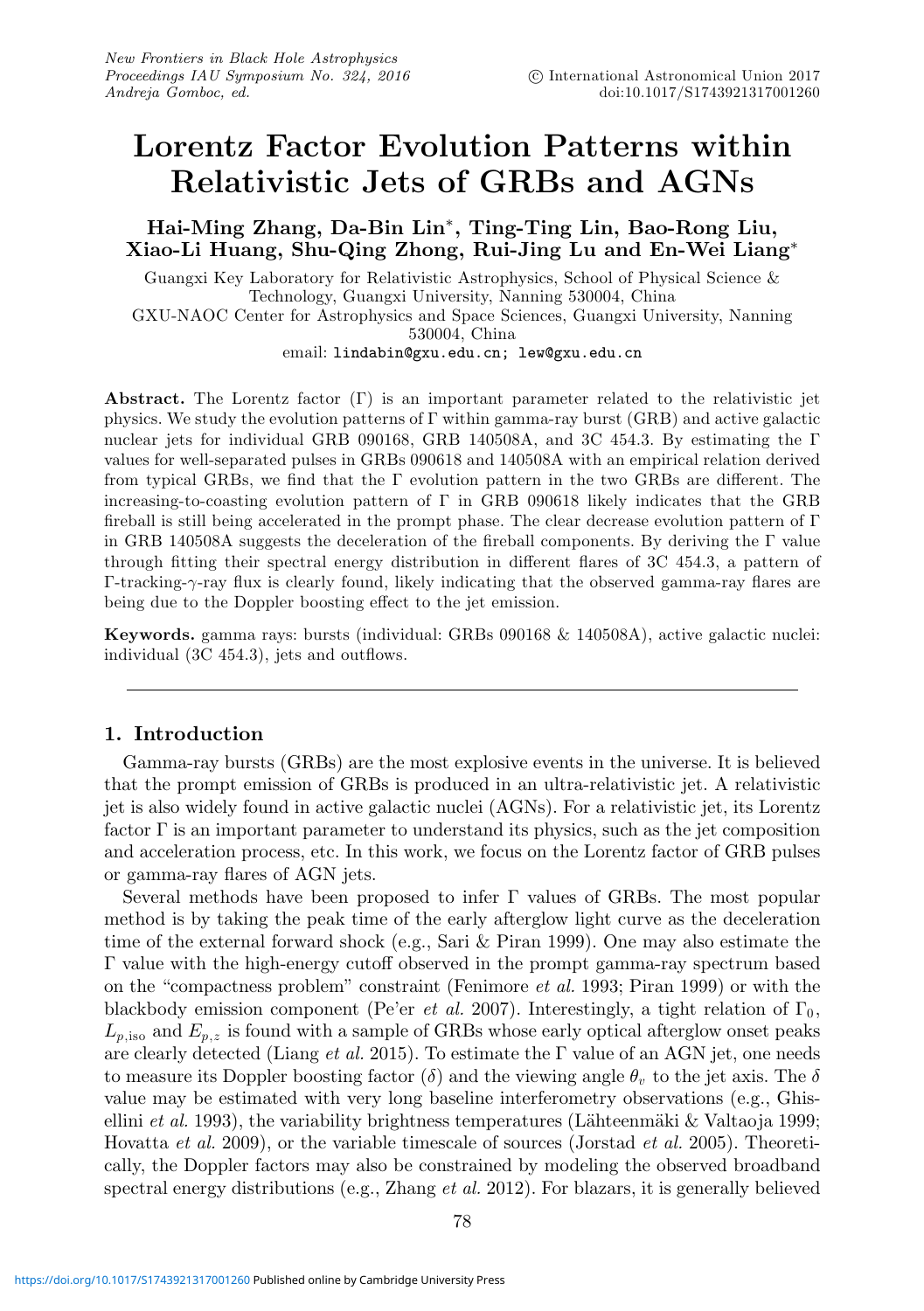

**Figure 1.** Spectral fitting of observations (points) of 3C 454.3 at MJD 55168.0. The solid line is our spectral fitting result.

that  $\theta_v$  is very small and  $\delta = \Gamma$  is usually adopted in theoretical modeling. This paper studies the evolution patterns of Γ within individual GRBs and blazars.

## **2. Data**

We select GRBs 090618 ( $z = 0.45$ ) and 140508A ( $z = 1.03$ ) for case study. They have well-separated gamma-ray pulses with different peak fluxes. Their Fermi/GBM light curves are showed in Figure 2. We use the empirical  $L_p - E_{p,z} - \Gamma_0$  relation relation (Liang et al. 2015), i.e.,  $\log \Gamma_0 = 3.33 + 0.46 \log L_{p,\text{iso},52} - 0.43 \log E_{p,z}$ , to estimate the Γ values for these pulses. We extract the spectra of these pulses around the peak times  $([t_p - 0.5s, t_p + 0.5s])$  and fit them with the Band function to derive their  $E_{p,z} = E_p(1+z)$ and  $L_{p,\text{iso},52}$ .

 $3C$  454.3 ( $z=0.859$ , also named PKS 2251+158) is a blazar. It is the brightest gammaray source in the gamma-ray sky. Fermi Large Area Telescope has detected many bright flares for this source since it was launched in 2008 (Abdo *et al.* 2009). We extract its 8 years' LAT lightcurve and select some bright flares occurred in the period of [MJD55100, MJD55240] and [MJD55480, MJD55600] for our analysis, as shown in Figure 3, where only photons with energy  $100MeV < E < 200 GeV$  are considered. The Γ values of these flares are estimated based on the broad band SED (spectral energy distribution) fitting with the simple one-zone leptonic models (Bonnoli *et al.* 2011, Pacciani et al. 2010, Vercellone et al. 2011, Cerruti et al. 2013) as shown in Figure 1 for an example.

#### **3. Results**

Our results are shown in Figures 2 and 3. Different evolution features are found in the two GRBs. An increasing-to-coasting  $\Gamma$  evolution pattern is found in GRB 090618, likely indicating that its fireball is still being accelerated in the initial prompt gamma-ray phase, then kept at almost constant speed. A clear decrease evolution pattern of  $\Gamma$  in GRB 140508A is found. This likely suggests the deceleration of the fireball components for different pulses. These results may imply that there is no universal evolution pattern among GRBs. For 3C 454.3, a pattern of Γ-tracking- $\gamma$ -ray flux is clearly found in different flares.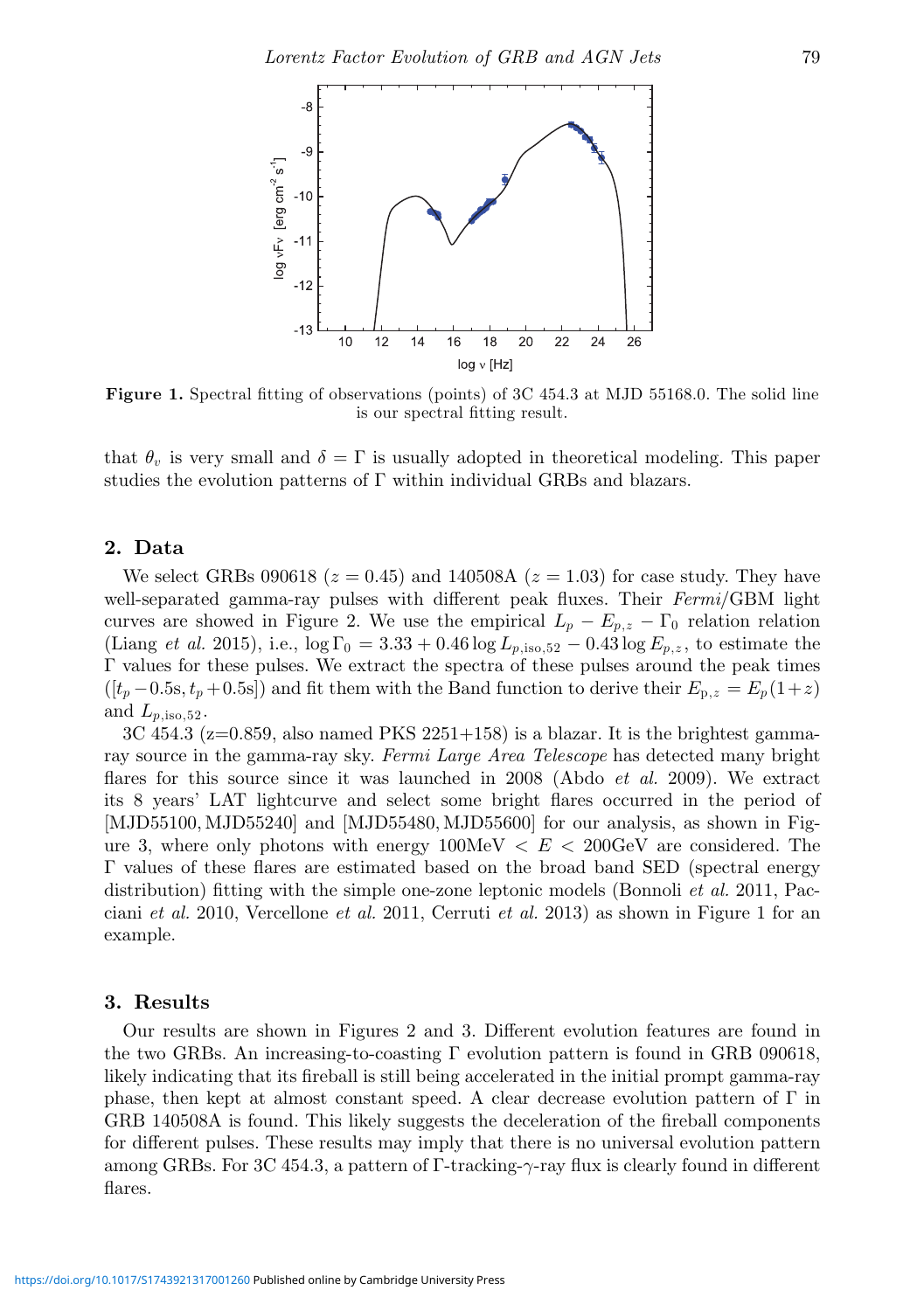

**Figure 2.** Evolution of photon counts (squares),  $\Gamma$  (stars), and  $E_{p,z}$  (dots) in GRB 090618 (left panel) and GRB 140508A (right panel).  $T_0$  is the trigger time of the burst.



**Figure 3.** Evolution of flux and Γ (stars) in 3C 454.3 for observations in December 2009 (left panel) and November 2010 (right panel). The error bars of flux are statistical only.

## **4. Discussion & Conclusion**

We have studied the  $\Gamma$  evolution within GRBs 090618 and 140508A as well as within 3C 454.3. It is found that the Γ evolution patterns in the two GRBs are different. This may suggest that there is no universal evolution pattern among GRBs. The widely accepted GRB model is the fireball model. Within the framework of this model, the prompt gamma-ray emission spectrum is expected to be the superposition of a quasi-thermal photosphere emission component and a non-thermal component in the optically thin internal shock region. It was proposed that the spectrum of the first pulse in GRB 090618 is superimposed by such a thermal component (Campana et al. 2006). This likely suggests that the emission of this pulse may come from the region around the photospheric radius of the fireball. The pure non-thermal emission in the next three pulses may be attributed to the emission from pure internal shock region. Therefore, the increase of  $\Gamma$  would suggest that the fireball is still accelerated near the photospheric radius. The Γ value keeps almost constant in the next three pulse which suggests that the fireball is within the coasting state. For GRB 140508A, the clear decrease of  $\Gamma$  may be due to the decay of the GRB central engine activities since a random collision process for fireball shells has difficulties in explaining this feature. For 3C 454.3, a pattern of Γ-tracking-γ-ray flux is clearly found. If this is a universal feature, it may suggest that the observed gamma-ray flares would be due to the Doppler boosting effect to the emission from ejecta within a jet powered by the central black hole. Gamma-ray flares of AGNs thus may be a signal of the central engine activity.